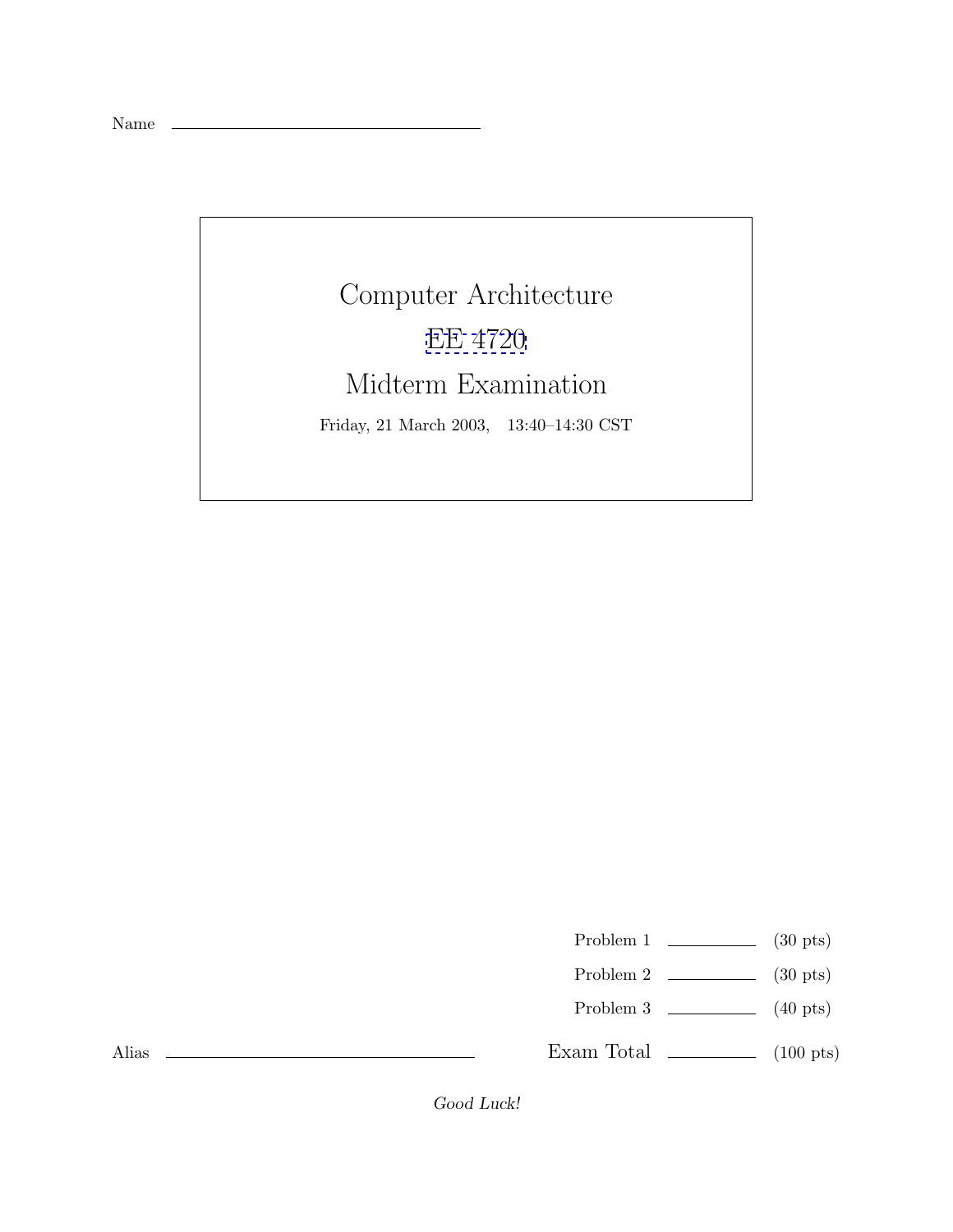Problem 1: In the diagram below certain wires are labeled with cycle numbers and values that will then be present. For example,  $\vert$  C5:8 indicates that at cycle 5 the pointed-to wire will hold an 8. Other wires are labeled just with cycle numbers, indicating that the wire is used at that cycle. There are no stalls during the execution of the code.[30 pts]

Write a program consistent with these labels.

The branch is taken. Use labels for branch targets and label the target line.

Show the address of every instruction.

Fill in every register number that can be determined and use r10, r11, etc. for other register numbers.



Cycle 0 1 2 3 4 5 6 7 8

IF ID EX ME WB

IF ID EX ME WB

- IF ID EX ME WB
	- IF ID EX ME WB

IF ID EX ME WB

Cycle 0 1 2 3 4 5 6 7 8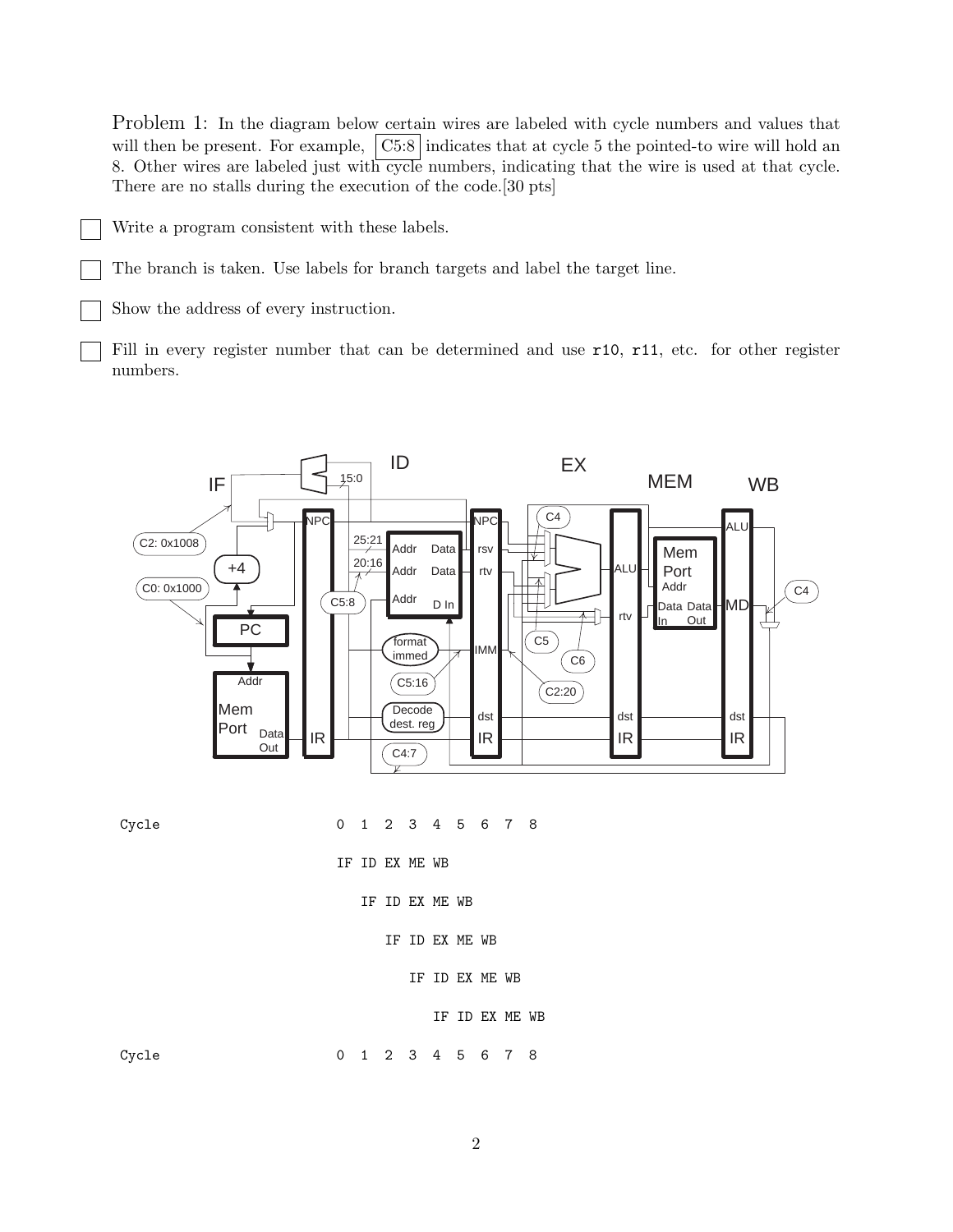Problem 2: The CISC-A ISA is making its world premier in this exam!

- It has 32 integer registers (the MIPS names can be used) and the address size is 32 bits.
- Each operand in each instruction can use any appropriate addressing mode, including register, immediate, and the full range of memory addressing modes described in class.
- Instructions are variable size, the entire first byte is the opcode.

(*a*) Re-write the code below in CISC-A, making up appropriate instructions as needed. [10 pts]

Take advantage of CISC-A's characteristics to reduce code size within the loop (primary goal) and outside the loop (secondary goal). (See the next problem.)

Take advantage of: the available *addressing modes* (memory, register, and immediate), the *variable instruction size*, and *operand flexibility*.

A correct solution includes at least three big-improvement-over-MIPS instructions.

Identify non-MIPS addressing modes used.

lui \$t0, 0x1234 ori \$t0, \$t0, 0x5678 lw \$t2, 0(\$s0) lw \$t2, 0(\$t2) addi \$t3, \$t0, 0x1000 LOOP: lw \$t1, 0(\$t0) addi \$t0, \$t0, 4 bne \$t0, \$t3 LOOP add \$t2, \$t2, \$t1

(*b*) Describe a possible coding for three of the CISC-A instruction used above. Don't choose three similar instructions. [10 pts]

It should be obvious (to a computer engineer) that the full range of operands is available.

The coding must follow the • bulleted • points above.

Instruction size should be small, though not the absolute minimum size.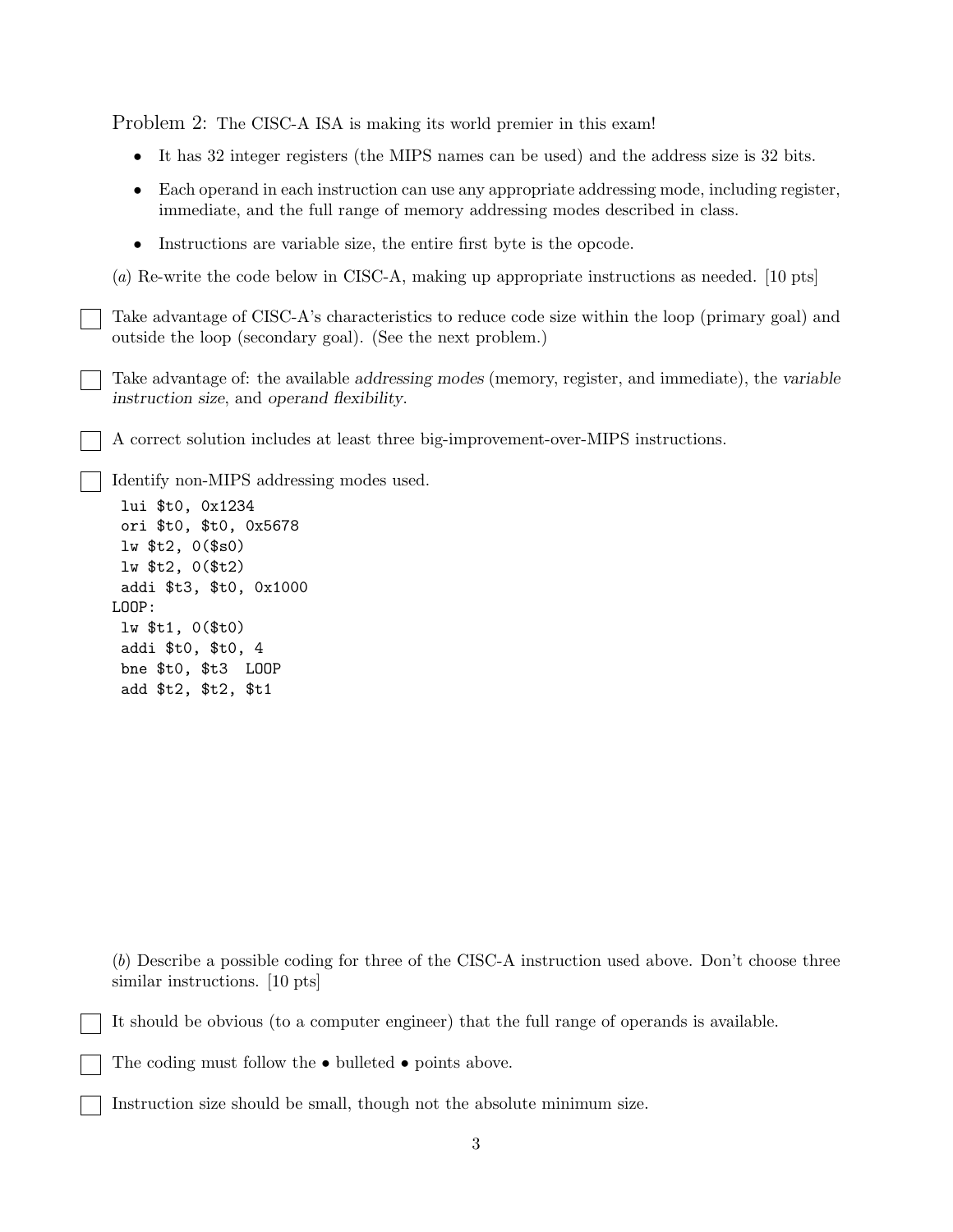Problem 2, continued: Consider a second ISA, CISC-B, which differs from CISC-A in the following RISCy ways:

- Only load and store instructions can access memory.
- Each instruction has a fixed set of operand types, for example, an addi might be limited to one register destination, one register source and one immediate source.
- CISC-B still has variable-size instructions.

(*c*) Show how one such instruction might be coded. Try to choose a good example from the problem above. [5 pts]

The coding should reflect and exploit CISC-B's operand restrictions.

(*d*) Show two program fragments: [5 pts]

Show a program fragment that would be smaller in CISC-B than CISC-A. (No more than four instructions.)

Show a program fragment that would be larger in CISC-B than CISC-A. (No more than four instructions.)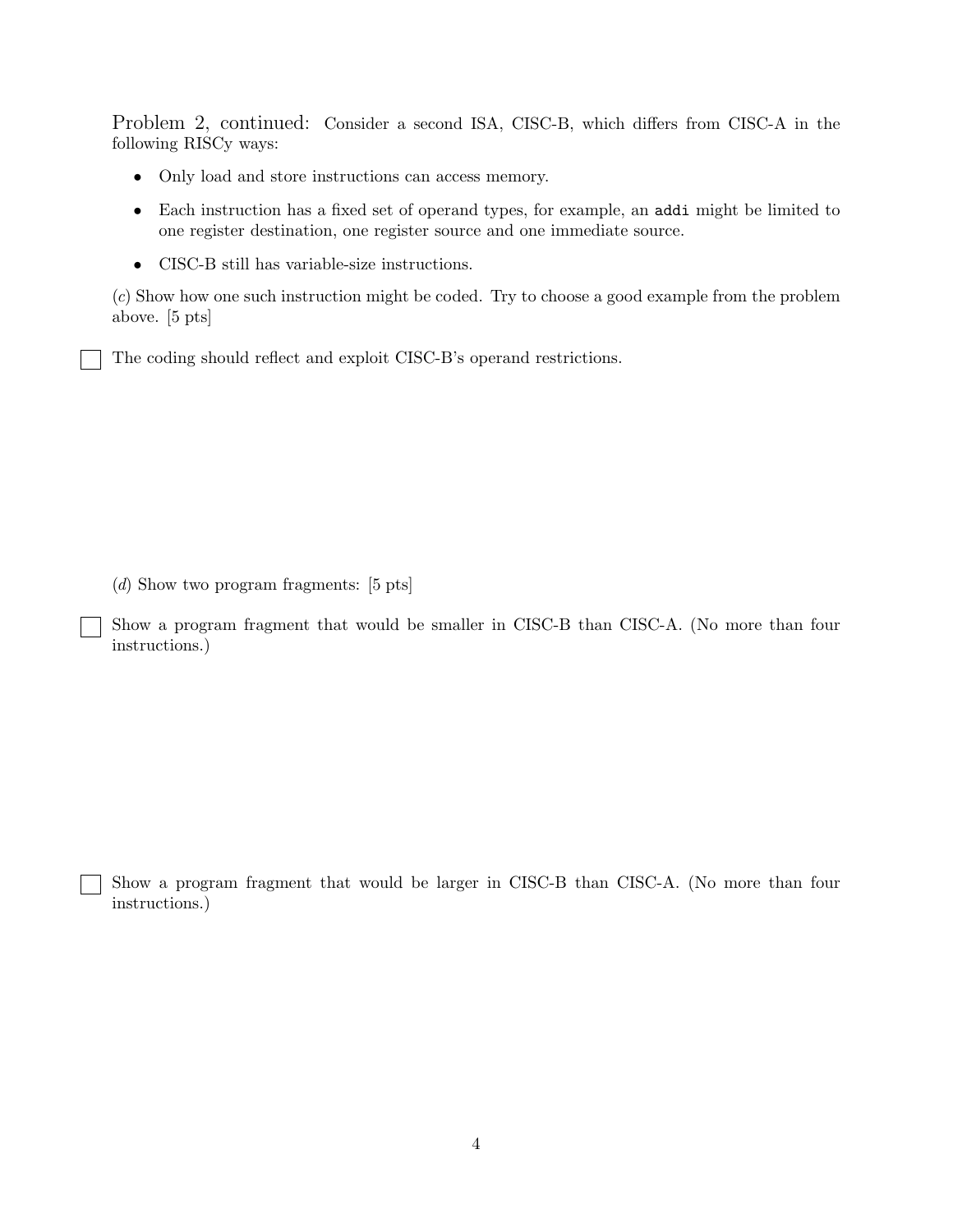Problem 3: Answer each question below.

(*a*) Answer the following optimization questions. [10 pts]

Explain the difference between front-end and back-end optimizations.

Can typical front-end optimizations be performed by the back end? Explain using an example.

Can typical back-end optimizations be performed by the front end? Explain using an example.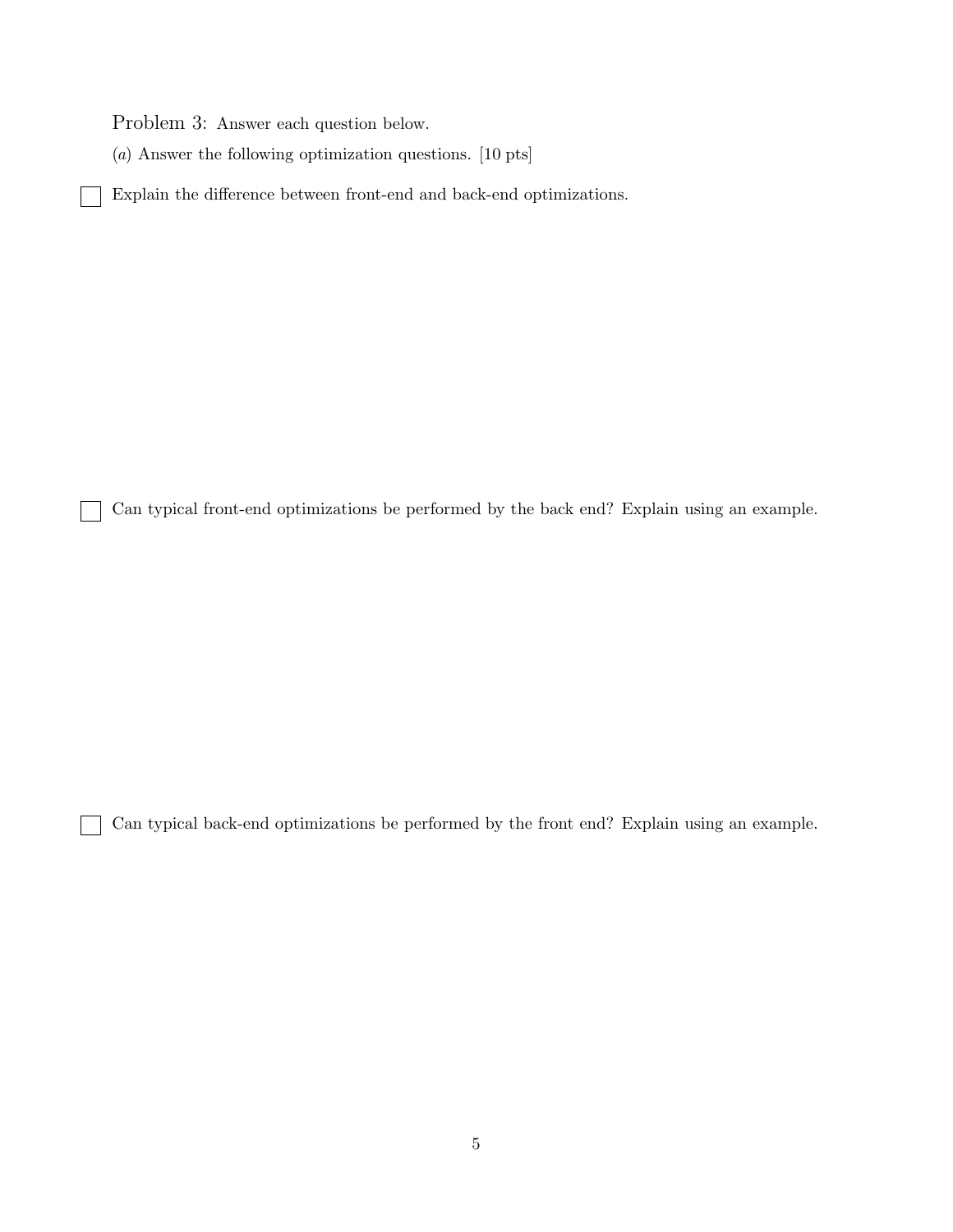(*b*) It is important to computer manufacturers to have high SPEC benchmark ratings. For each technique of improving SPEC ratings, describe whether it will work, and if it won't describe why not. [10 pts]

Try to have a favorable benchmark added to the suite by sending the name of the benchmark and a little something for their trouble (a bribe) to morally weak SPEC members. *In the exam as given the sentence started "Have a favorable* ...*".*

Modify the source code to the benchmarks, honestly improving performance on your system.

Modify your compiler so that it honestly produces faster benchmark executables.

Report results with certain benchmarks omitted.